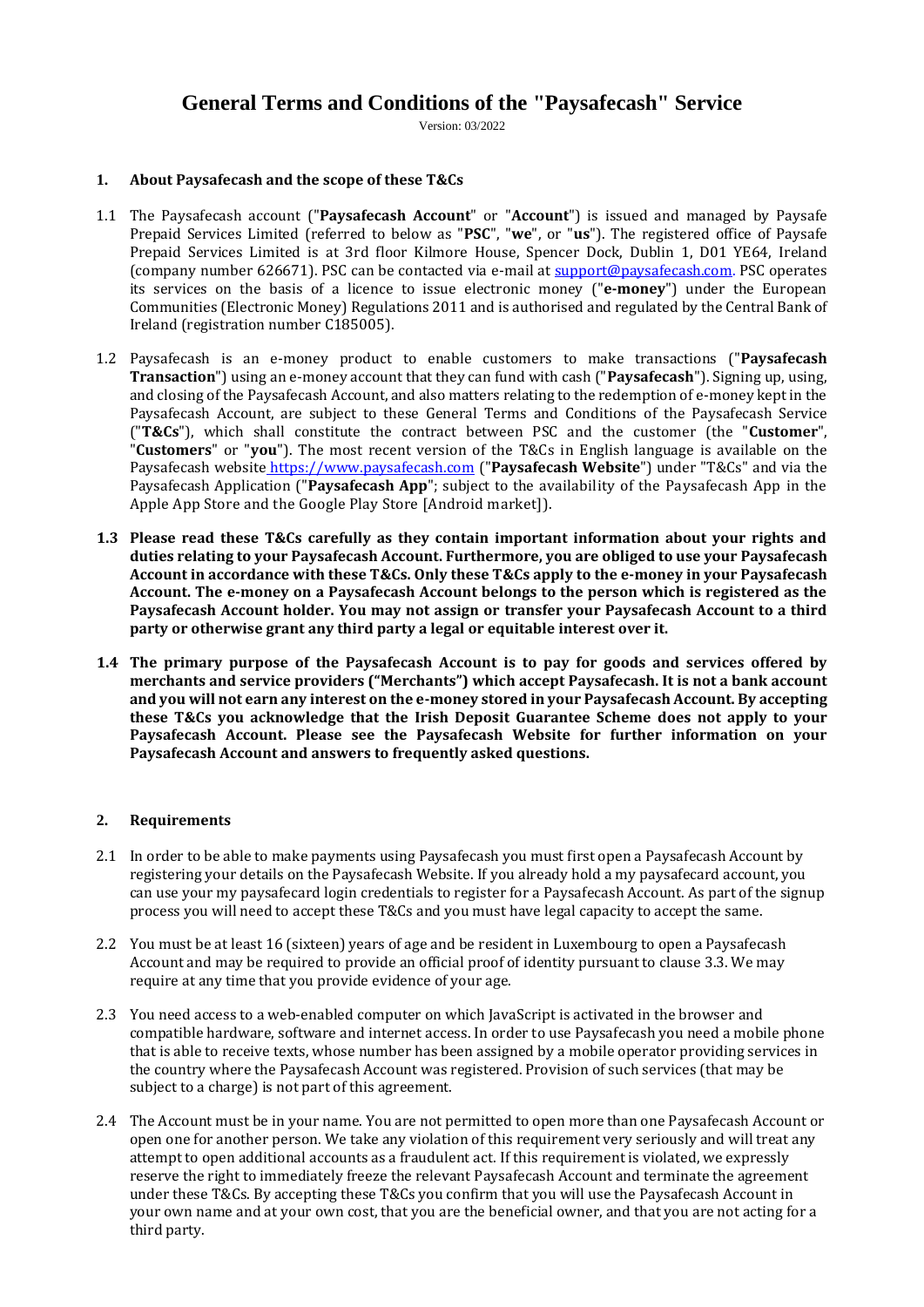## <span id="page-1-0"></span>**3. Opening your Paysafecash Account**

- 3.1 Online registration: To open Paysafecash Account you must register online on the Paysafecash Website. You may either register independently of a Paysafecash Transaction or in the course of your first Paysafecash Transaction. All information you provide during the signup process or any time thereafter must be accurate and truthful. We may ask you at any time to confirm the accuracy of your information or to provide documents or other evidence. During signup you will be asked to provide user name (e-mail address) and create a password.
- 3.2 Conclusion of the contract: By sending the online registration form you submit an application to PSC to conclude a contract on the basis of these T&Cs. After verification of the data you provided, PSC will accept the application and allow for the first Paysafecash Transaction to be processed. In order to process further Paysafecash Transactions, we may request your e-mail address and mobile phone number to be verified. We may, from time to time, request you to complete further verification steps depending on your account status or we may make available other methods to you to obtain a verified status.
- 3.3 We reserve the right to request additional information from you in order to comply with antimoney laundering obligations. This may include, without limitation, requiring you to use the document upload function on the Paysafecash Website or otherwise provide to us valid photo identification documents or similar.
- 3.4 Within 14 days of the date of opening your Paysafecash Account, you may close your Paysafecash Account at no cost by sending an e-mail to [support@paysafecash.com,](mailto:support@paysafecash.com) however, if you have uploaded funds into your Paysafecash Account, you may be required to provide identification documents before being able to request redemption of funds.

#### **4. Paying for goods and services using Paysafecash**

- 4.1. After activation, Customers may pay for goods/services offered by Merchants accepting Paysafecash up to the amount of the Customer's Paysafecash Account balance. Payments via Paysafecash may be limited depending on the Merchant, the payer's age, the status of Paysafecash Account, and the country in which the Paysafecash Account was registered. PSC does not guarantee that the Paysafecash Account will be available as a means of payment to all Merchants at any time.
- 4.2. Merchants may offer Paysafecash as a payment method on different channels, including, but not limited to their website, their digital or paper invoices, their e-mails or payment slips sent to the Customer. Merchants indicate the possibility to pay by Paysafecash by displaying the Paysafecash logo, a payment trigger (e.g. QR-Code or hyperlink, redirection from Merchant's website to the Paysafecash Website; "**Payment Trigger**") and a short description on how to use the Payment Trigger on the respective channel.
- 4.3. To initiate a Paysafecash Transaction, the Customer must use the respective Payment Trigger according to the short description as provided by the Merchant; e.g. the Customer has to scan the QR-Code using the Paysafecash App (if available), click the hyperlink or choose Paysafecash as a payment method in the Merchant's webshop. The Customer is then forwarded to the Paysafecash payment confirmation panel ("**Payment Confirmation Panel**"). Depending on the Payment Trigger used by the Merchant, the Payment Confirmation Panel will already be pre-filled with the relevant payment details or the Customer must enter all payment details. In any case, the Customer must ensure all payment details are correct before confirming them by clicking "Confirm" on the Payment Confirmation Panel.
- 4.4. After the Customer's confirmation of the payment details, the Customer must log into its Paysafecash Account and a barcode ("**Barcode**") will be generated on the Customer's behalf. If a Customer does not hold a Paysafecash Account yet, the Customer will be required to register for one in order to continue with the Paysafecash Transaction (see clause [3\)](#page-1-0) before any Barcode is generated.
- 4.5. The Company will produce a Barcode or a similar machine-readable optical label for the Customer's Paysafecash Transaction for loading funds into the Paysafecash Account in order to settle the Paysafecash Transaction. The Customer may also request a Barcode for part of the Transaction Amount if he has remaining but insufficient balance on his Paysafecash Account to process the Transaction. A predefined time frame ("**Barcode Timeout**") will be available to the Customer to go to an authorised outlet ("**Payment Point**") and to pay the transaction amount as displayed on the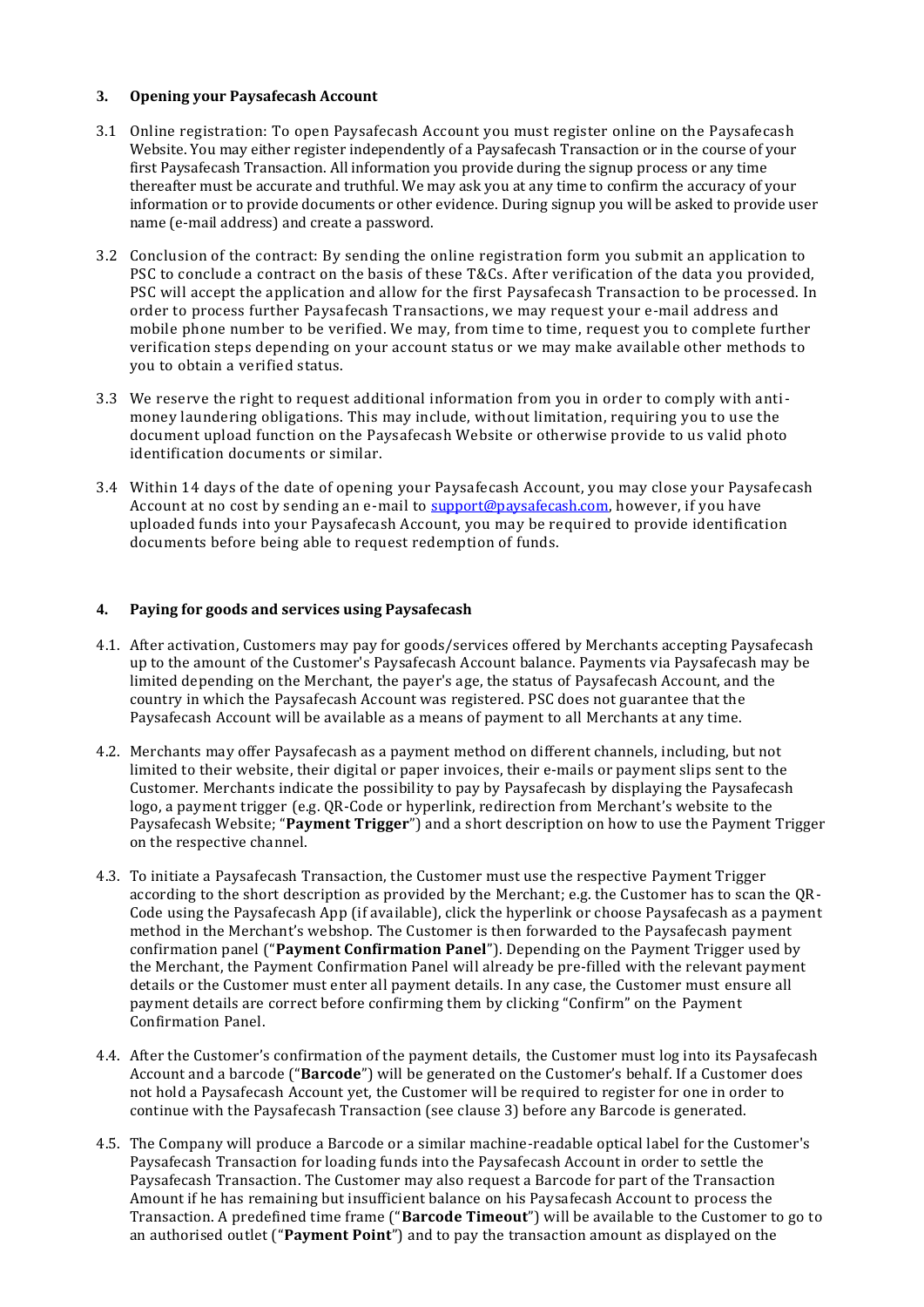Barcode ("**Transaction Amount**"). The nearest Payment Point to your location can be found on the Paysafecash Website or via the Paysafecash App (subject to the Paysafecash App's availability in the Apple App Store or Google Play store). Unless otherwise stated on the Barcode, the duration of the Barcode Timeout shall be 72 hours. **The Barcode Timeout does not affect any payment terms or due dates agreed between you and the Merchant and it is your responsibility to make any payments due to the Merchant on time.** 

- 4.6. In order to complete the Paysafecash Transaction, the Customer must present the Barcode at a Payment Point, where it will be scanned, and pay the Transaction Amount. Once the Customer has paid the Transaction Amount, the Paysafecash Transaction (i) is deemed to have been authorised by the Customer, (ii) will be immediately carried out on the basis of the payment details the Customer confirmed during the payment process and (iii) can no longer be cancelled by the Customer. If the Customer fails to pay the Transaction Amount within the Barcode Timeout the payment order will lapse and the Barcode will be invalid. In such circumstances, Payment Points will be unable to accept an invalid Barcode or to complete the Paysafecash Transaction. The Customer can only use the Barcode at Payment Points located in the country of registration of the Paysafecash Account.
- 4.7. The distributor will notify PSC that the Transaction Amount has been received and PSC will immediately issue e-money to fund the Customer's Paysafecash Account with the Transaction Amount.
- 4.8. PSC will immediately redeem the e-money issued to the Customer by first reserving the Transaction Amount from the Customer's Paysafecash Account. PSC will then send a notification to the Merchant. Depending on the Merchant, a confirmation of the payment from the Merchant may be necessary to finalize the Paysafecash Transaction. PSC will send a confirmation e-mail to the Customer's registered e-mail address (if this is provided) that the Paysafecash Transaction has been executed. Should a Paysafecash Transaction fail after you paid at the Payment Point, the uploaded funds will be made available in your Paysafecash Account.
- 4.9. If, according to the agreement between the Merchant and the Customer, goods/services are still to be rendered by the Merchant to the Customer at this time, the Merchant may confirm the completion of the Paysafecash Transaction to the Customer and the goods/services will be provided to the Customer in accordance with any terms and conditions agreed with the Merchant.
- <span id="page-2-0"></span>4.10. In the event the Customer obtains a refund from a Merchant in respect of goods or services for which the Customer paid via his Paysafecash Account such amount can be refunded into the Customer's Paysafecash Account, unless agreed upon by Customer the Merchant offers another means of payment for the refund transaction. As soon as the Merchant releases the refund payment to PSC the payment amount will be transferred to the Customer's Paysafecash Account. Payments from the Merchant to the Customer will be displayed in the transaction history in the Customer's Paysafecash Account.
- 4.11. Receipt of refund from the Merchant in accordance with clause [4.10](#page-2-0) will not be possible if
	- a. the Customer's Paysafecash Account is frozen, or
	- b. the Merchant is not authorised to make payments to the Customer's Paysafecash Account.

#### **5. Security and restrictions on use of Paysafecash**

- 5.1. PSC may introduce additional security features (such as an SMS TAN procedure) to protect Paysafecash Accounts against illegitimate transactions. You must comply with the security procedures PSC informs you about from time to time.
- 5.2. If you use your my paysafecard login credentials to register and use your Paysafecash Account, all security features enabled on the my paysafecard account apply to the Paysafecash Account as well to protect your Paysafecash Account against illegitimate transactions. You can only manage the security features enabled on the my paysafecard account on your my paysafecard account. You can find more information about the security features enabled in your my paysafecard account in the terms and conditions of the my paysafecard Account, available on [www.paysafecard.com.](http://www.paysafecard.com/)
- 5.3. Rejection of payment orders: PSC may reject a Paysafecash Transaction if
	- a. carrying out the transaction would violate provisions of national or EU law, or a court order or official order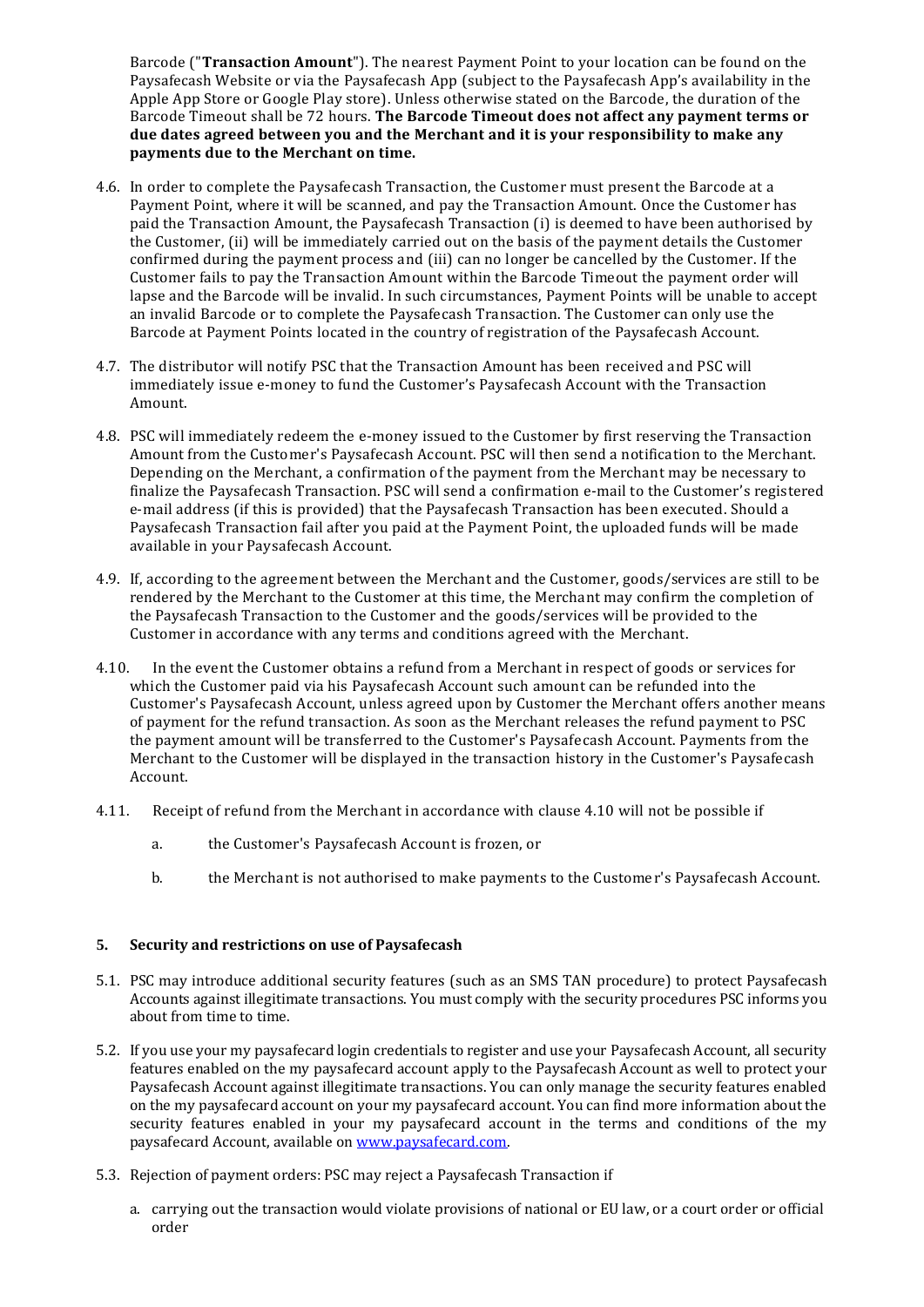- b. there is a well-founded suspicion that carrying out the transaction would constitute an offence or is prohibited to prevent money laundering
- c. access data and/or security parameters have not been supplied or supplied incompletely
- d. the Paysafecash Account is frozen.
- 5.4. If a Paysafecash Transaction is rejected a notification will be sent to the e-mail address provided by the Customer.

# **6. Third Party Providers**

- 6.1 The Customer can instruct a Third Party Provider:
	- a. to access information on its Paysafecash Account; or
	- b. in the event that PSC provides Customers with the ability to initiate payment orders from the Customer's Paysafecash Account, make payments from its Paysafecash Account,

as long as the Third Party Provider is open and transparent about its identity and acts in accordance with the relevant regulatory requirements (but unless PSC says otherwise, the Customer must not give its security details to a third party). PSC will treat any instruction from a Third Party Provider as if it were from the customer.

- 6.2 PSC may refuse to allow a Third Party Provider to access a Customer's Paysafecash Account if it is concerned about unauthorised or fraudulent access by that Third Party Provider. Before PSC does this, it will tell the Customer the reasons for doing so, unless it is not reasonably practicable, in which case PSC will tell the Customer immediately afterwards. In either case, PSC will tell the Customer in the way which it considers most appropriate in the circumstances. PSC won't tell the customer its reasons where doing so will undermine its reasonable security measures or otherwise be unlawful. PSC may make available to a Third Party Provider a specific means of accessing a Customer's Paysafecash Account. If it does, and the Third Party Provider tries to access the Paysafecash Account by a different way, PSC may refuse to allow that access.
- 6.3 If the Customer thinks a payment may have been made incorrectly or is unauthorised, it must tell PSC as soon as possible even where the Customer uses a Third Party Provider.

# **7. Information about Paysafecash Transactions**

- 7.1. PSC shall immediately supply the Customer with all available information about the Paysafecash Transactions carried out under the contractual relationship, and also the account balance, the date of receipt or transmission (the credit debit or value date), the fees charged and, where applicable, any exchange rate used. To do so, PSC will use the Paysafecash Transaction history available in the Paysafecash App (subject to the Paysafecash App's availability in the Apple App store or the Google Play store) or, in more detail, in the Customer section of the Paysafecash Account on the Paysafecash Website. Each Paysafecash Transaction is given a unique transaction ID and shown in the Paysafecash Transaction history. You should quote this transaction ID when communicating with us about a particular Paysafecash Transaction. You should check your Paysafecash Account balance and Paysafecash Transaction history regularly. You should report any irregularities or clarify any questions you have as soon as possible by contacting PSC customer service at [support@paysafecash.com.](mailto:support@paysafecash.com)
- 7.2. We will send you an e-mail notification to the e-mail address used when registering for your Paysafecash Account (as updated from time to time by you) every month reminding you to log into your Paysafecash Account and download and/or print a copy of your Paysafecash Transaction history.

# **8. Maintaining your Paysafecash Account**

8.1. You must ensure that the information recorded on your Paysafecash Account is always accurate and up to date and we shall not be liable for any loss arising out of your failure to do so. We may ask you at any time to confirm the accuracy of your information or to provide documents or other evidence.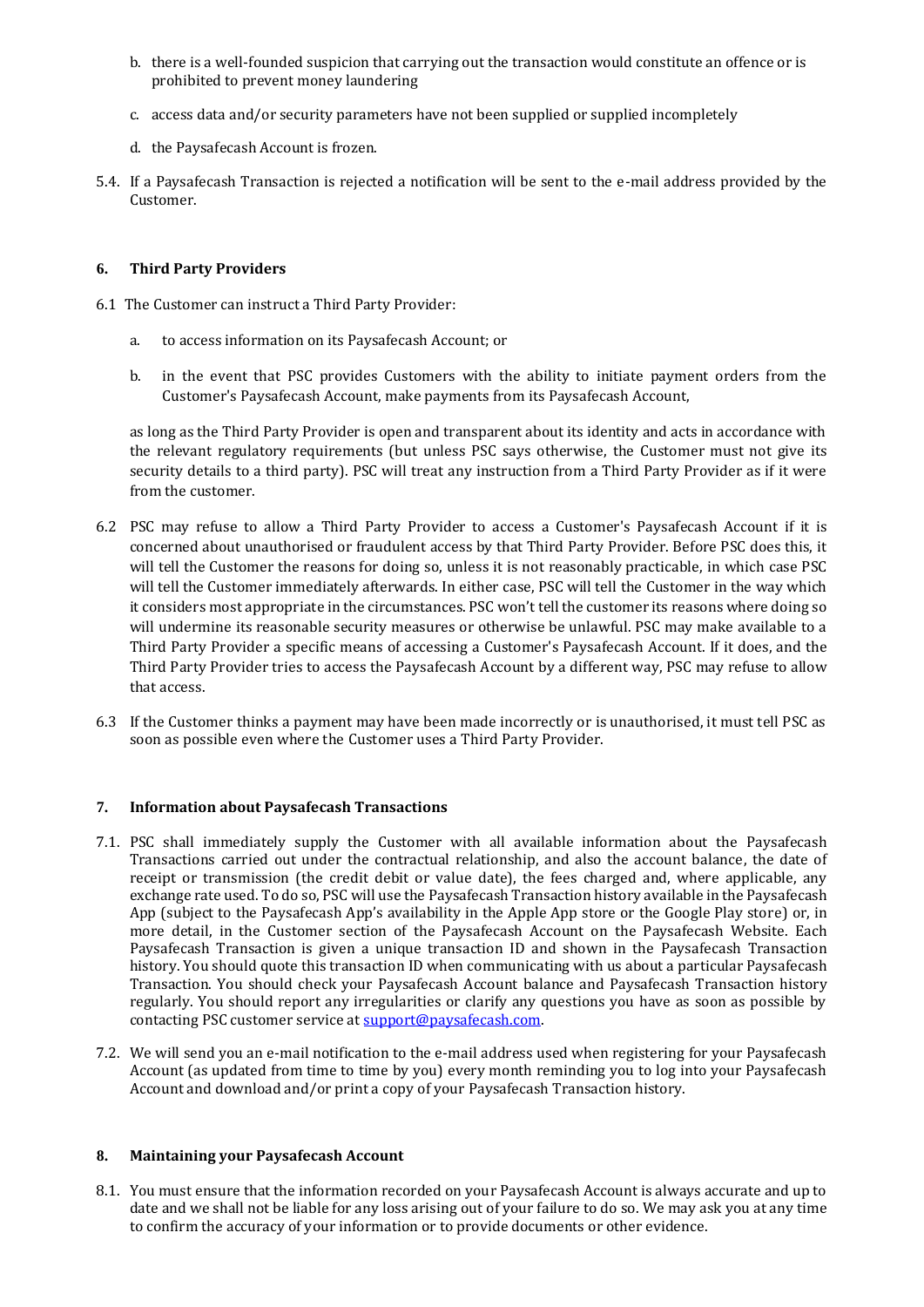- 8.2. To maintain the security of the Paysafecash Account, PSC is authorised to contact the Customer by sending an e-mail to the e-mail address provided in the customer section or via a text message to the mobile phone number stored there. The Customer shall be responsible for ensuring that the stored e-mail address and mobile phone number are accessible, and for immediately retrieving and reading any messages sent by PSC in order to prevent unauthorised use of the Paysafecash Account.
- 8.3. If PSC thinks your Paysafecash Account is at risk of fraud or a security threat, PSC will use the fastest and most secure way of contacting you using the details you have provided to tell you what you need to do to help deal with that risk.
- 8.4. The use of the Paysafecash Account for making payments is limited to the balance already available in the Paysafecash Account plus the amount of the Paysafecash Transaction at the time the Transaction is authorised. PSC may set various limits for Paysafecash Transactions, including, but not limited to, a limit concerning the maximum transaction amount per single Paysafecash Transaction.

## **9. Keeping your Paysafecash Account safe**

- <span id="page-4-1"></span>9.1. You are obliged to protect your access data (user name and/or password) and security parameters from unauthorised use by third parties. In particular, in your own interest, you must never write down your password in a form that is legible by third parties (subject to clause 6). To minimize the risk of misuse of your Paysafecash Account, you must regularly change your password in your Paysafecash Account on the Paysafecash Website and do so immediately in case of suspicion of unauthorised use of the Paysafecash Account. You must never allow anyone to access your Paysafecash Account or watch you accessing your Paysafecash Account. You must comply with the security procedures we tell you about from time to time.
- 9.2. If you initiate a Paysafecash Transaction in your internet browser, to prevent misuse by third parties, you should check, before entering your user name, password and any payment details, that the payment panel on which you are entering this data is PSC's Payment Confirmation Panel on the Paysafecash Website, with the URL [https://paysafecash.com/checkout,](https://paysafecash.com/checkout) and that the Paysafecash security certificate appears in your browser's address bar. For further information and security notices please see the FAQ section on the Paysafecash Website.
- <span id="page-4-0"></span>9.3. If you notice that your access data or security parameters have been lost, stolen, misused, or used in any other unauthorised way, you shall contact PSC without undue delay by telephone (see hotline number on the Paysafecash Website) or sending an e-mail t[o support@paysafecash.com.](mailto:support@paysafecash.com) Any undue delay in notifying PSC may not only affect the security of your Paysafecash Account but may result in you being liable for any losses as a result, where your failure to notify is intentional or grossly negligent. If you suspect that your Paysafecash Account was accessed by someone else, you should also contact the police and report the incident.
- 9.4. The same shall apply if you suspect that another person has obtained knowledge of your access data and security parameters in an unauthorised way or that your access data and security parameters have been misused or used in any unauthorised way.
- 9.5. Contact details to be used for the reporting of access data or security parameters that have been lost, stolen, misused or used in any other unauthorised way will be available at the Paysafecash Website at all times. The Customer shall also report any misuse to the Police without delay.
- **9.6. PSC staff will never ask you to provide your password by phone, e-mail or in any other way. The user name and password shall only be entered directly on the Paysafecash Website or in the PSC Barcode panel. If you have any doubts about the Paysafecash Website's or the Paysafecash App's authenticity, you must contact PSC customer service at [support@paysafecash.com](mailto:support@paysafecash.com) before entering your user name or password.**

#### **10. Fees**

- 10.1.In principle Paysafecash Transactions are free of charge for the Customer. PSC may however charge fees for Paysafecash payments to certain Merchants. If transaction related fees might be charged when the transaction is executed, these can be viewed at any time in the "Fees" section of the Paysafecash Website. You should print or download and keep a copy of the "Fees" section together with a copy of these T&Cs. For clarity, the "Fees" section forms part of these T&Cs. Fees are subject to change in accordance with claus[e 18.](#page-8-0)
- 10.2.Under certain circumstances additional fees might be charged by Payment Points.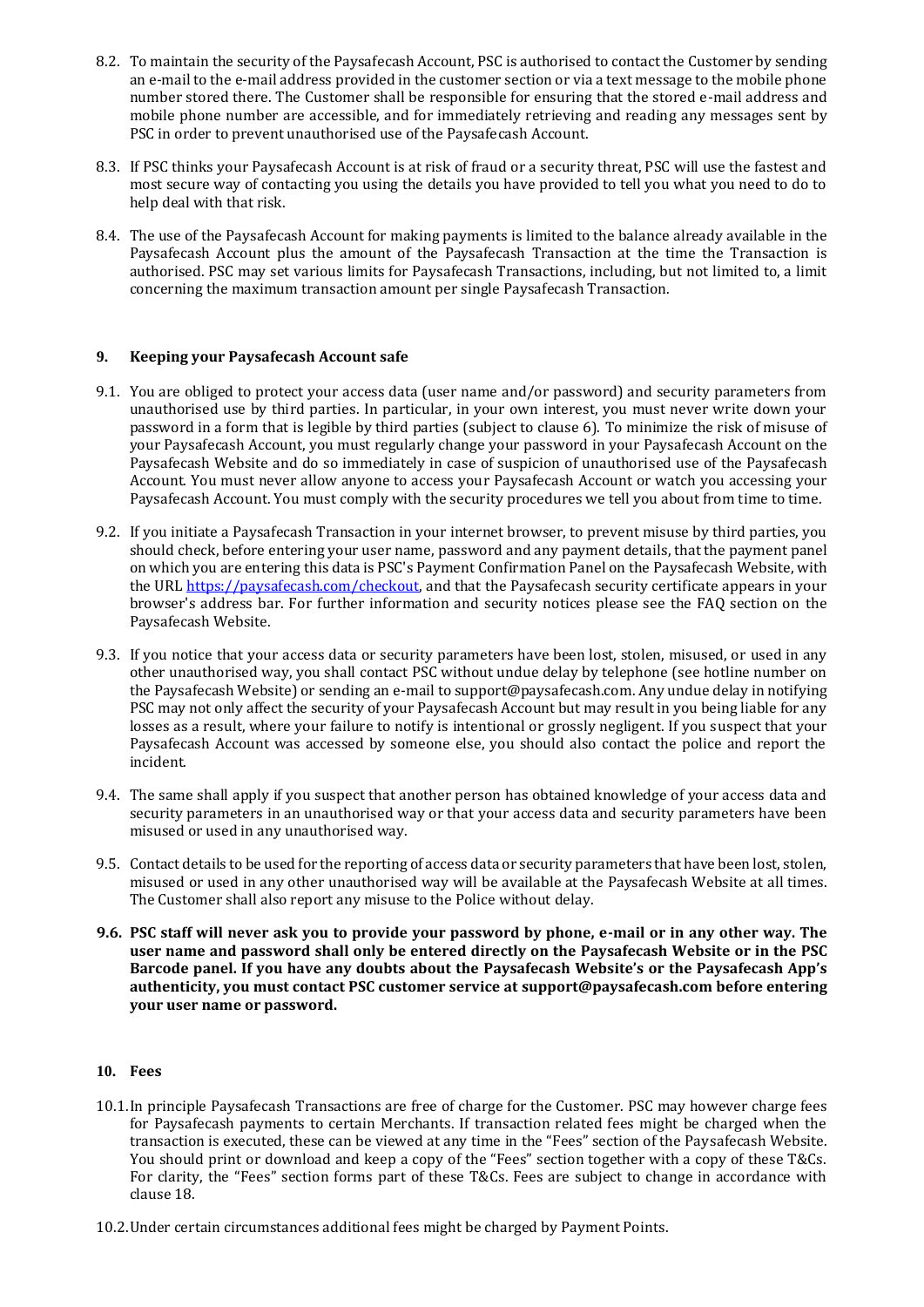10.3.Exchange rate and exchange rate fee: Your transactions may be subject to currency conversions. Any payments made for goods or services in a currency other than the currency of your Paysafecash Account shall be converted into Euros using the exchange rate applicable on the day the Barcode is created for the Paysafecash Transaction. The exchange rate will be based on a wholesale exchange rate set by a financial institution. The applicable exchange rates are displayed on the Paysafecash Website under ["Currency](https://www.paysafecash.com/currency-calculator/)  [Converter](https://www.paysafecash.com/currency-calculator/)". For every cross-currency Paysafecash Transaction an exchange rate fee of 3% of the transaction amount will be applied. However, for cross currency Paysafecash Transactions where EUR is not involved in the Paysafecash Transaction an exchange rate fee of 6.09% of the transaction amount will apply. Both the exchange rate and exchange rate fee can be provided to the Customer on request before the Paysafecash Transaction is carried out.

## **11. Freezing the Paysafecash Account**

- 11.1.PSC is entitled to immediately freeze a Paysafecash Account or otherwise restrict its functionality on reasonable grounds relating to the security of the Paysafecash Account or any of its security features or if we reasonably suspect that an unauthorized or fraudulent use of your Paysafecash Account has occurred or that any of its security features have been compromised.
- 11.2.We will lift the suspension and/or the restriction of the Paysafecash Account as soon as practicable after the reasons for the suspension and/or restriction have ceased to exist.

#### **12. Failure to Carry Out Authorised Paysafecash Transactions**

- <span id="page-5-0"></span>12.1.If a Paysafecash Transaction is not carried out, or is carried out incorrectly, the Customer can demand a full refund of the Transaction Amount be made as soon as reasonably practicable, which PSC shall return to the Paysafecash Account. However, if PSC proves that the agreed Transaction Amount was received by the recipient's payment services provider in due time, and in full, there shall be no liability as defined in this paragraph.
- <span id="page-5-1"></span>12.2.In addition, the Customer is entitled to demand refund of fees they may have been charged, or which were debited from their Paysafecash Account, in connection with the authorised Paysafecash Transaction that was not carried out or was not carried out correctly.
- **12.3. If you enter and/or confirm incorrect payment details (including, but not limited to, an incorrect recipient, amount or payment reference) on the Payment Confirmation Panel in the course of a Paysafecash Transaction and the Paysafecash Transaction is processed and completed according to these incorrect payment details, the Paysafecash Transaction is deemed to have been carried out correctly by PSC. In such a case PSC is not liable as defined in clause [12.1](#page-5-0) and [12.2.](#page-5-1)**

#### **13. PSC's Liability**

- 13.1.PSC cannot guarantee a Merchant will accept payments from a Paysafecash Account, or that PSC will authorise any particular Transaction. This may be because of a systems problem, something outside PSC's reasonable control, or because PSC is concerned that the Paysafecash Account is being misused. Accordingly, PSC shall not be liable in any event that a Merchant refuses to accept payment from a Paysafecash Account, or if PSC does not authorise a transaction, or if PSC cancels or suspends use of the Paysafecash Account, to the extent permitted under these T&Cs and the law.
- 13.2.Unless otherwise required by law, PSC shall not be liable for any direct or indirect loss or damage the Customer may suffer as a result of the Customer's total or partial use or inability to use their Paysafecash Account, or the use of their Paysafecash Account by any third party. PSC will also not be liable for any losses or expenses incurred by the Customer arising from PSC's compliance with legal and regulatory requirements.
- **13.3. In the event that the Customer does not use the Paysafecash Account or the Paysafecash App in accordance with these T&Cs or PSC finds that the Customer is using their Paysafecash Account fraudulently, PSC reserves the right to charge the Customer for any reasonable costs that PSC incurs in taking action to stop the Customer using the Paysafecash Account and to recover any monies owed as a result of the Customer's activities.**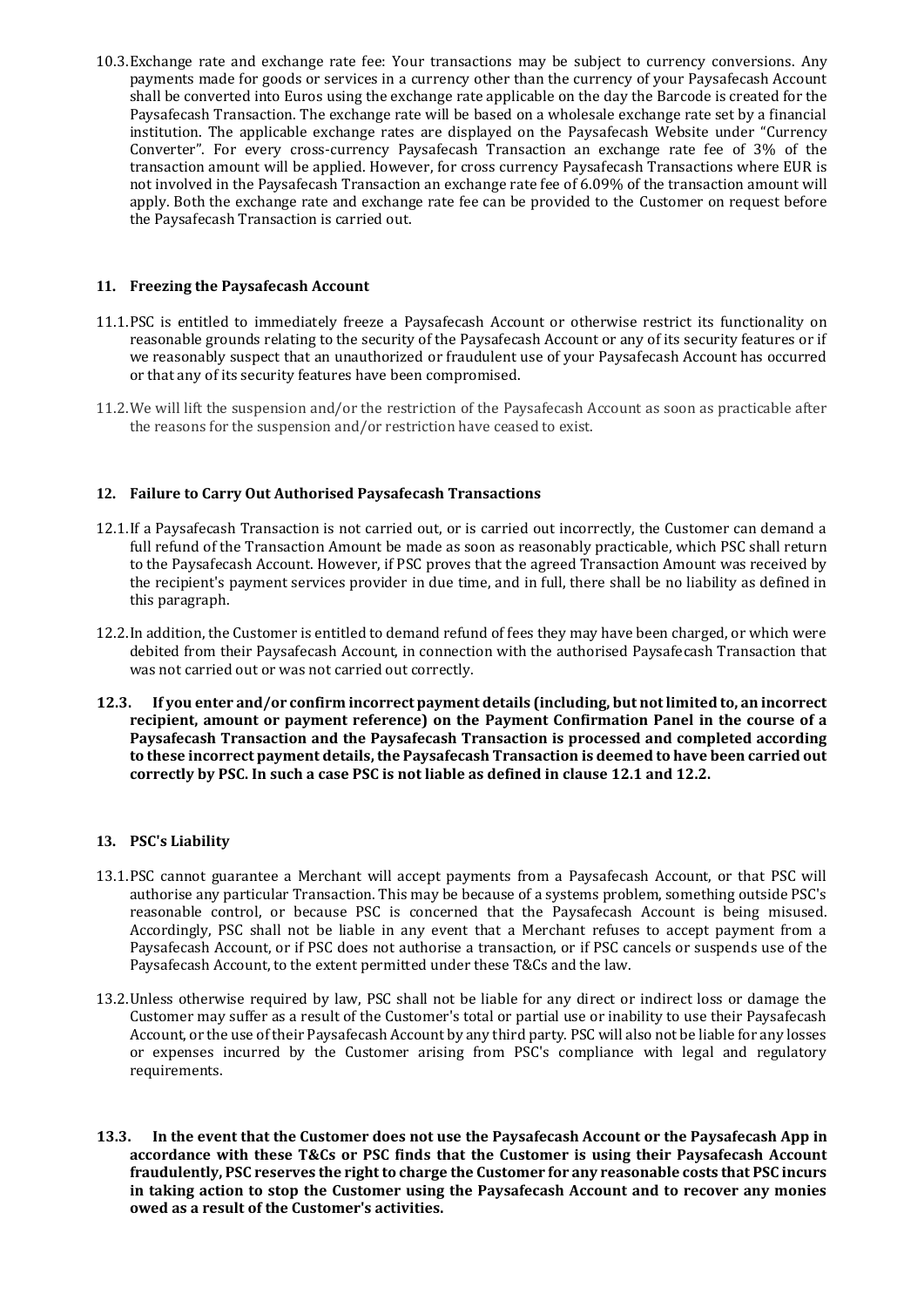#### **14. Liability on the Part of the Customer**

- 14.1.You shall inform PSC without undue delay if you notice that an unauthorised or incomplete Paysafecash Transaction has been carried out using your Paysafecash Account by using the contact details set out on the Paysafecash Website at [https://www.paysafecash.com.](https://www.paysafecash.com/) Claims and objections relating to unauthorised and incomplete Paysafecash Transactions shall be excluded if you do not notify PSC within 13 (thirteen) months from the day a payment has been incorrectly executed.
- 14.2.If you have an indication or suspicion that your Paysafecash Account, access data, password or other security parameters have been lost, stolen, misappropriated, or misused without permission or otherwise, we recommend that you immediately change the password to your Paysafecash Account. You must inform PSC in accordance with claus[e 9.3](#page-4-0) of the loss or theft of your access data and safety parameters, the misuse or other unauthorised use of access data and security parameters**.**
- <span id="page-6-1"></span>14.3.In the case of an unauthorised payment or a payment that was incorrectly executed due to an error by PSC, PSC shall, as soon as practicable, refund the payment amount including all fees charged by PSC that were deducted from it. This shall not apply:
	- 14.3.1. where the unauthorised payment arises from your failure to keep your access data safe in accordance with clause [9.1](#page-4-1) of these T&Cs, in which case the you shall remain liable for the first 50 EUR (or equivalent in the currency of their Paysafecash Account) unless claus[e 14.3.3](#page-6-0) applies;
	- 14.3.2. if you fail to notify PSC without undue delay of any loss of access data or other event that could reasonably be expected to have compromised the security of your Paysafecash Account after you have gained knowledge of such event in which case you shall remain liable for losses incurred until you notify us;
	- 14.3.3. if the transaction was unauthorised but you have acted fraudulently or compromised the security of your Paysafecash Account with intent or gross negligence, in which case you shall be solely liable for all losses; or
	- 14.3.4. if you fail to dispute and bring the unauthorised or incorrectly executed Paysafecash Transaction to PSC's attention within 13 (thirteen) months from the date of the Paysafecash Transaction.
- <span id="page-6-0"></span>14.4.Unless the Customer has acted fraudulently, clause [14.3.1](#page-6-1) shall not apply to Paysafecash Transactions made after the Customer has notified PSC in accordance with claus[e 9.3,](#page-4-0) where PSC has failed to provide the Customer with appropriate means for notification or PSC is required to use strong customer authentication but fails to do so, in which case PSC shall remain liable and refund any unauthorised Paysafecash Transaction to the Customer as soon as practicable.
- 14.5.Without prejudice to the foregoing, the Customer is asked to check the Paysafecash Transactions history of Paysafecash Account regularly and frequently and to contact PSC customer services immediately with any questions or concerns.
- 14.6.PSC is not liable for any loss or damage of the Customer caused by the Customer's confirmation of incorrect payment details on the Payment Confirmation Panel. However, in the case of any incorrect or misdirected payment, including, but not limited to misdirected payments caused by the Customer's confirmation of incorrect payment details on the Payment Confirmation Panel of PSC, PSC shall take reasonable measures to assist the Customer with tracing such payments.
- 14.7.The Customer is solely responsible to comply with any payment terms or due dates agreed between the Customer and a Merchant and to make any payments due to the Merchant on time. PSC is not liable for any late fees imposed on the Customer by a Merchant or any other direct or indirect loss or damage the Customer may suffer, which is caused by a Customer's late payment to a Merchant via Paysafecash.
- 14.8.Subject to the foregoing, PSC shall not be liable for any disruption or impairment of our services or for disruptions or impairments of intermediary services on which we rely for the performance of our obligations hereunder, provided that such disruption or impairment is due to abnormal and unforeseeable circumstances beyond our reasonable control or the control of the intermediary affected.

# <span id="page-6-2"></span>**15. Redemption**

15.1.The Customers shall be entitled at any time to request the refund of e-money in their Paysafecash Account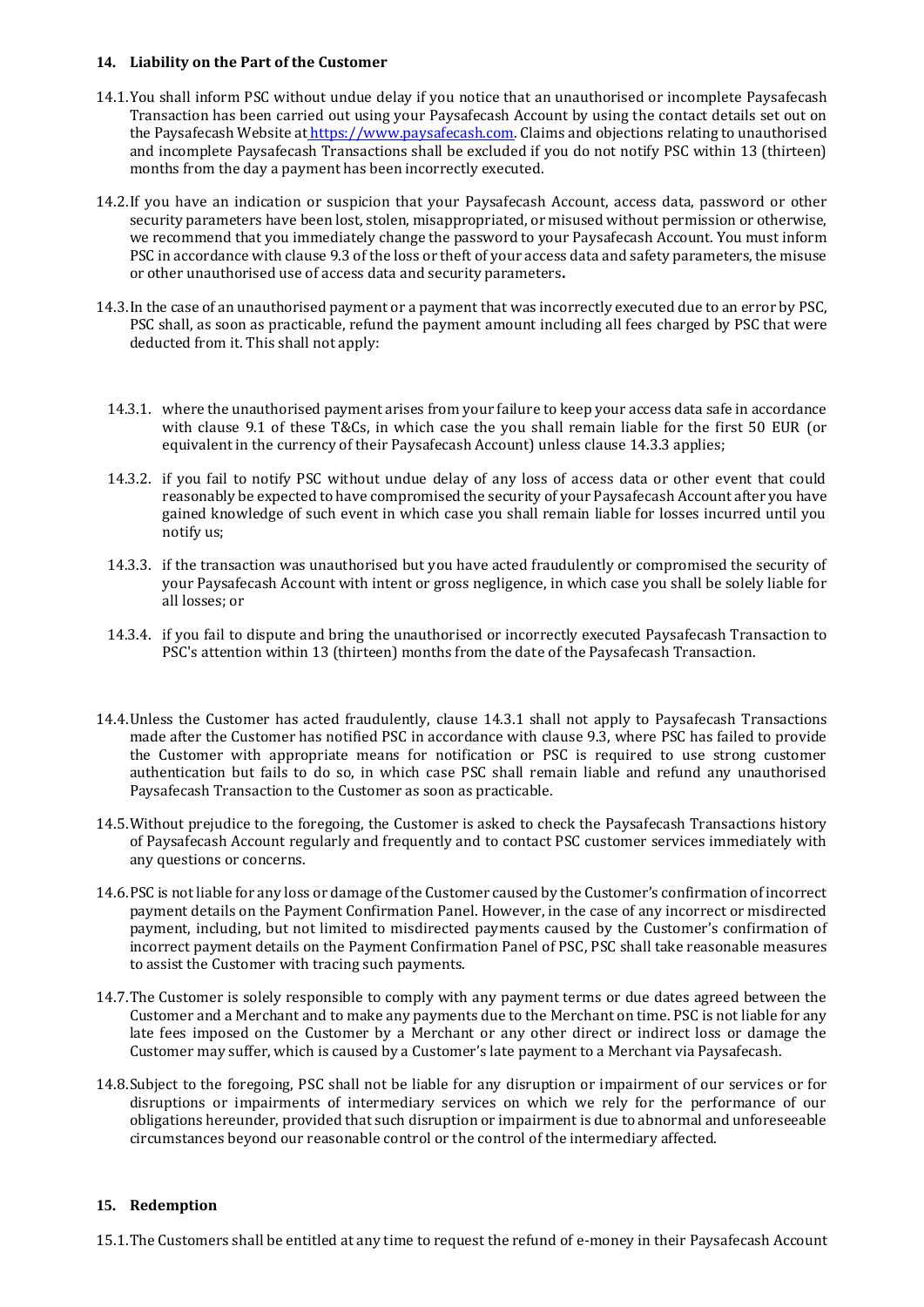at any time by providing their user name/ e-mail address used for their registration, the (e-money) balance in their Paysafecash Account, their full name (first name and surname), their e-mail address, phone number, and details (including IBAN and BIC) of the personal bank account in the country of registration of their Paysafecash Account to which the amount is to be transferred. They shall also attach a legible copy of their passport or other valid photo identification. To comply with statutory provisions PSC may ask the Customers to provide other information before making the refund.

- 15.2.There is no minimum amount for redemption of e-money, but there must be enough e-money in the Account to cover the fees due when the redemption to the bank account is made.
- 15.3.When making a redemption PSC will transfer the amount selected by the Customer, minus the relevant fees (if any, including bank transfer fees), into an account in the country of the Paysafecash Account specified by the Customer. For the purpose of compliance with statutory provisions PSC shall be entitled and obliged to ask the Customers to confirm their identity before the application for redemption can be processed. In connection with the redemption to bank account, the Customers agree that PSC will verify their identity before redeeming the amount, to prevent fraud and to comply with anti-money laundering regulations and other legal requirements.
- 15.4.No redemption will be made to the Customer in connection with a promotion/advertising campaign unless the sums involved are e-money.

#### **16. Data Protection**

All the information you provide will be processed in accordance with the Paysafe Privacy Notice. The Privacy Notice can be retrieved from the Paysafecash Website under "Privacy Notice".

#### <span id="page-7-0"></span>**17. Term and Termination of Contract**

- 17.1.The contract between PSC and the Customer concerning the use of the Paysafecash Account shall apply for an indefinite period of time.
- 17.2.The Customer shall be entitled to terminate this contract via an e-mail message stating the Customer's first and last name and user name or e-mail address used for the registration to [support@paysafecash.com](mailto:support@paysafecash.com) at any time.
- 17.3.PSC is entitled to terminate the contractual relationship at any time by giving 2 (two) months' notice by email to the e-mail address provided by the Customer.
- 17.4.If there is an important cause PSC can at any time terminate the contractual relationship with the Customer with immediate effect, by e-mail to the e-mail address provided, irrespective of any other agreements (extraordinary termination). Important reasons (causes) which give rise to a right to terminate the contract without notice shall include but not be limited to a situation where
	- a. the Customers have made incorrect statements about their identity, or concealed any other material circumstances
	- b. the Customer has violated material provisions of these T&Cs
	- c. there is a suspicion that the Customer has committed punishable acts or violated anti-money laundering provisions
	- d. the Customers use their Paysafecash Account or the Paysafecash App in an illegitimate manner
	- e. there is a suspicion that the Customer accepts Paysafecash Account Barcodes as a means of payment
	- f. there are security concerns, or
	- g. PSC is obliged to terminate the contract without notice due to statutory or legal reasons.
- 17.5.When the termination of the contract becomes effective, the Customer's Paysafecash Account will be frozen. PSC shall refund to the Customer any credit balance in the Customer's Paysafecash Account at the time it is frozen, minus any payments due, in particular fees due. In this respect, the Customer must comply with the steps specified for redemption described in Clause [15.](#page-6-2) It will not be possible to redeem e-money in a Customer's Paysafecash Account more than six years after the contract is terminated.